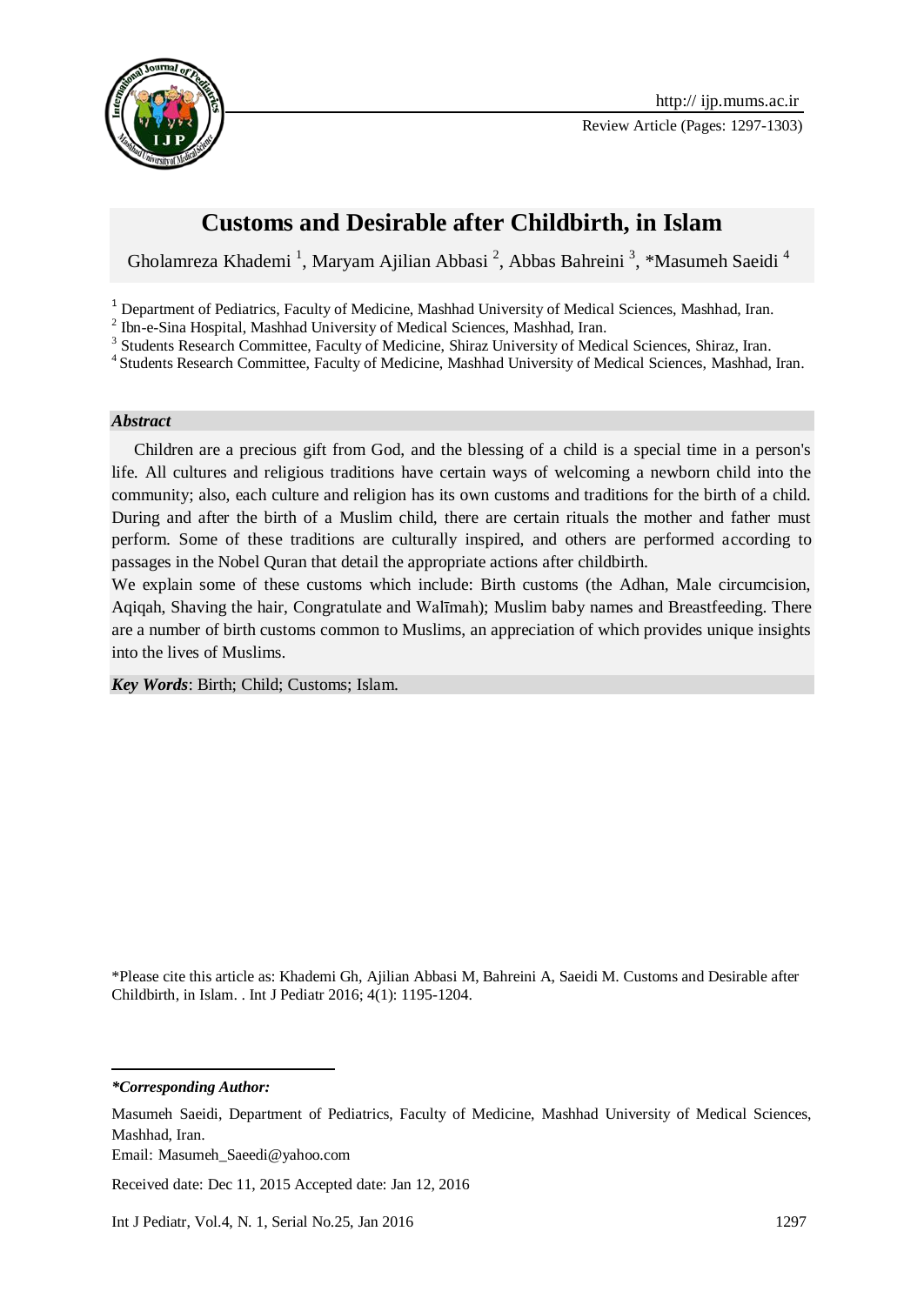#### **1-INTRODUCTION**

One of the most important obligations in Islam is for parents to love and nurture their children. Children have the right to be protected, and the right to learn how to worship and obey God. As previously discussed children's rights come into play even before their conception and birth and God warns humankind to protect themselves and their families from the torment of the fire.

The birth of a child, male or female, is a cause for great celebration. In Islam there is certain etiquette involved in welcoming the child into the family and community. There are a number of recommended rituals from the authentic traditions of Prophet Muhammad, may the mercy and blessings of God be upon him, that are to be done that ensure the newborn is received properly by the Muslim society. However, the absence of any or all of these recommended actions does not negate any children's rights in Islam. Also, in all communities around the world the birth of a child is considered a blessing and ceremonies are held to celebrate this event. Besides being a natural expression of joy, it also serves a special purpose, that is, making it known in a suitable and dignified manner, that the father has accepted the child as his own and that there is no doubt or suspicion concerning this matter. It shuts the door to any mischief that could arise in the future.



### **2- MATERIALS AND METHODS**

#### **2-1. Literature Search**

 The following databases were searched for relevant papers and reports: MEDLINE, CINAHL, WHO website, United Nations Children's Fund (UNICEF) and United Nations (UN) website, Embase, Cochrane Collection, Google Scholar, Pubmed, Islamic databases and ISI Web of Knowledge. Key references from extracted papers were also handsearched.

#### **2-2. Search Terms**

To evaluate the texts and websites, the singular or combination forms of the following keywords were used to search for the relevant literature: "Customs", "Islam", "Children", "Birth", and "Desirable".

### **3- RESULTS**

#### **3-1. Rights of the child**

 Human rights are the basic standards that people need to live in dignity. In addition to the rights that are available to all people, there are rights that apply only to children. Children need special rights because of their unique needs; they need additional protection that adults don't. The United Nations Convention on the Rights of the Child is an international document that sets out all of the rights that children have – a child is defined in the Convention as any person under the age of 18. On the other hand Islam recognises family as a basic social unit. Along with the husband-wife relationship the Parentchild relationship is the most important one. To maintain any social relationship both parties must have some clear-cut Rights as well as obligations. The relationships are reciprocal. Duties of one side are the Rights of the other side. So in Parent-child relationship the Rights of parents are the obligations (duties) of the children and vice versa, the Rights of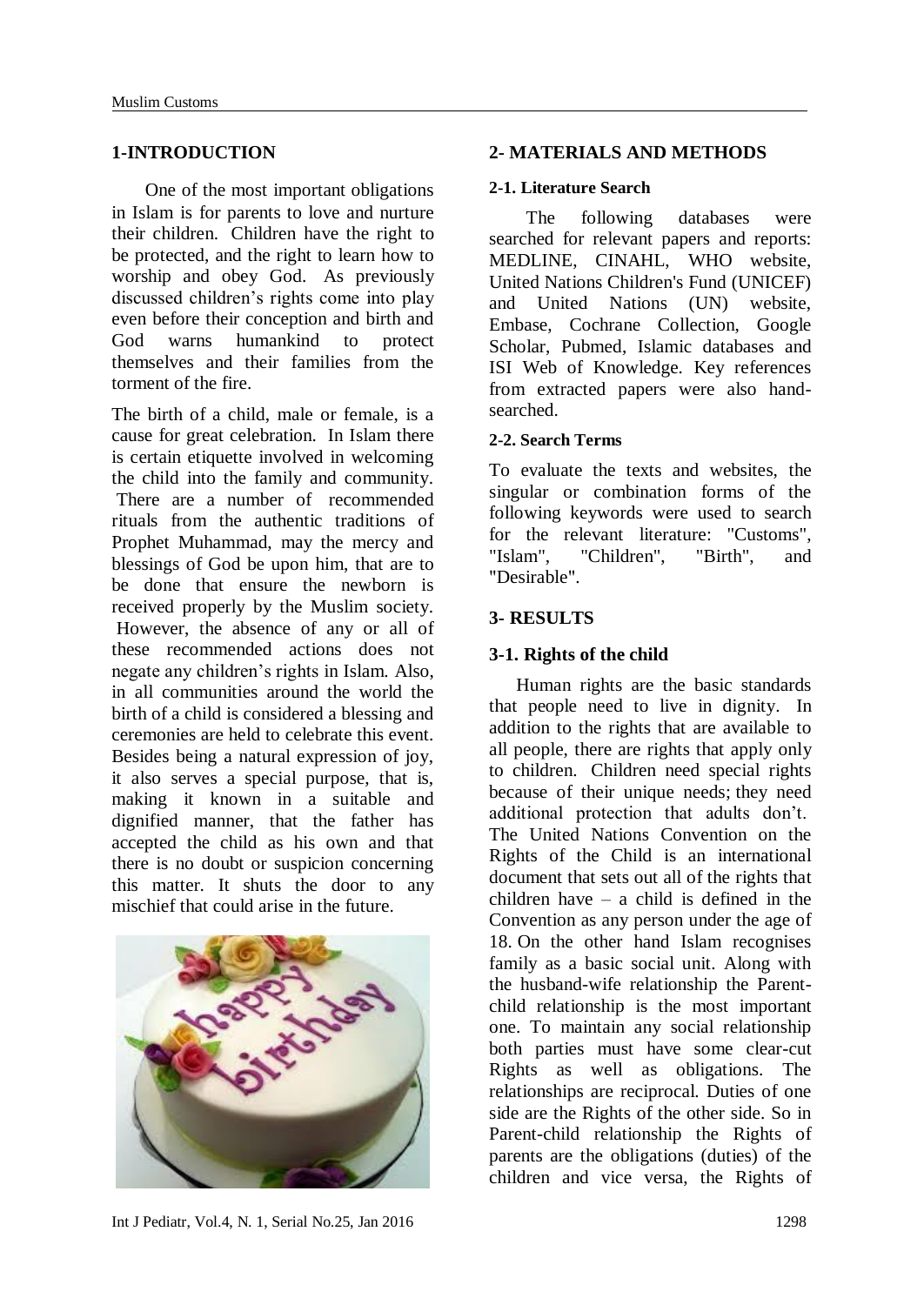children are obligations (duties) of parents. Islam clearly defines the Rights of Parents (which mean duties of children) and obligations of parents (which means Rights of children).

Children have many rights that are clearly articulated in Islamic Law, and for the most part these are well respected. Beginning before conception, they have the right to be born through a legitimate union, with full knowledge of their parentage. The social experiments currently taking place in some countries, facilitating the use of donor sperms and eggs to help barren couples to conceive are therefore categorically prohibited by Islam. Also due to the child are the rights to a good name, to be suckled, to be educated, and above all, to be reared in a stable and loving environment (1-3).

### **3-2. Birth customs**

### **3-2-1. Acceptance of the child, whether boy or girl**

Unfortunately, even today, many still have the stereotype that girls are undesirable and treat sons and daughters differently. Whereas, it is clear in the holy Quran that the child is a creation of Allāh (SwT) and He grants a boy to whomsoever He pleases and a girl to whomsoever He pleases (4).

It is narrated that when Imām Zain al-Abidīn (as) was given glad tidings of the birth of his child, he didn't ask whether it was a boy or a girl, but rather first asked, is his creation ok? Then, if told that the child was healthy and there was no defect in the creation, he recited:

> "أَلْحَمْدُ شِّهِ الَّذِي لَمْ يَخْلُقْ مِنِّي شَيْئاً مُشَوَّ ها" ً ً ا<br>ا َّ ْ َ

"Praise Be to Allāh (SwT) who did not create from me something disfigured" (5).

It is narrated from the Prophet (S): "It is prosperous for the woman that her first child be a daughter" (6). It has been narrated that daughters are goodness and blessings and sons are favours. One will be questioned about the favours given to them, whereas goodness and blessings will be increased (7).

### **3-2-2. Congratulations**

It is commendable that we congratulate our Muslim brother on the birth of his child and thus add to his happiness. This creates an atmosphere of love and compassion among Muslim families. If congratulations cannot be conveyed, prayers for the well being of his child must be offered. The Noble Quran refers to the glad tidings to Sayyidna Ibrahim (as) and his wife (8) Similarly, Sayyidna Zakariyya (as) too was given the glad tidings of the birth of Sayyidna Yahya (as) (9) on the birth of the Noble. In our congratulatory message to the parent, we may add a prayer to Allah: That He bless the child, That He guide the parents to be thankful, that the child turn out to be righteous, that he have a long life. Irrespective of whether the new born is a boy or a girl, we must offer congratulations. Some people offer gifts, sweets or cash. This practice is within the limits of the Sayings of the Noble Prophet (S) that Muslims must present gifts to one another to foster friendship and love. However, we must neither turn it into a mere custom nor consider it obligatory. We must avoid the ways of non-Muslims and must not indulge in wasteful expenditure.

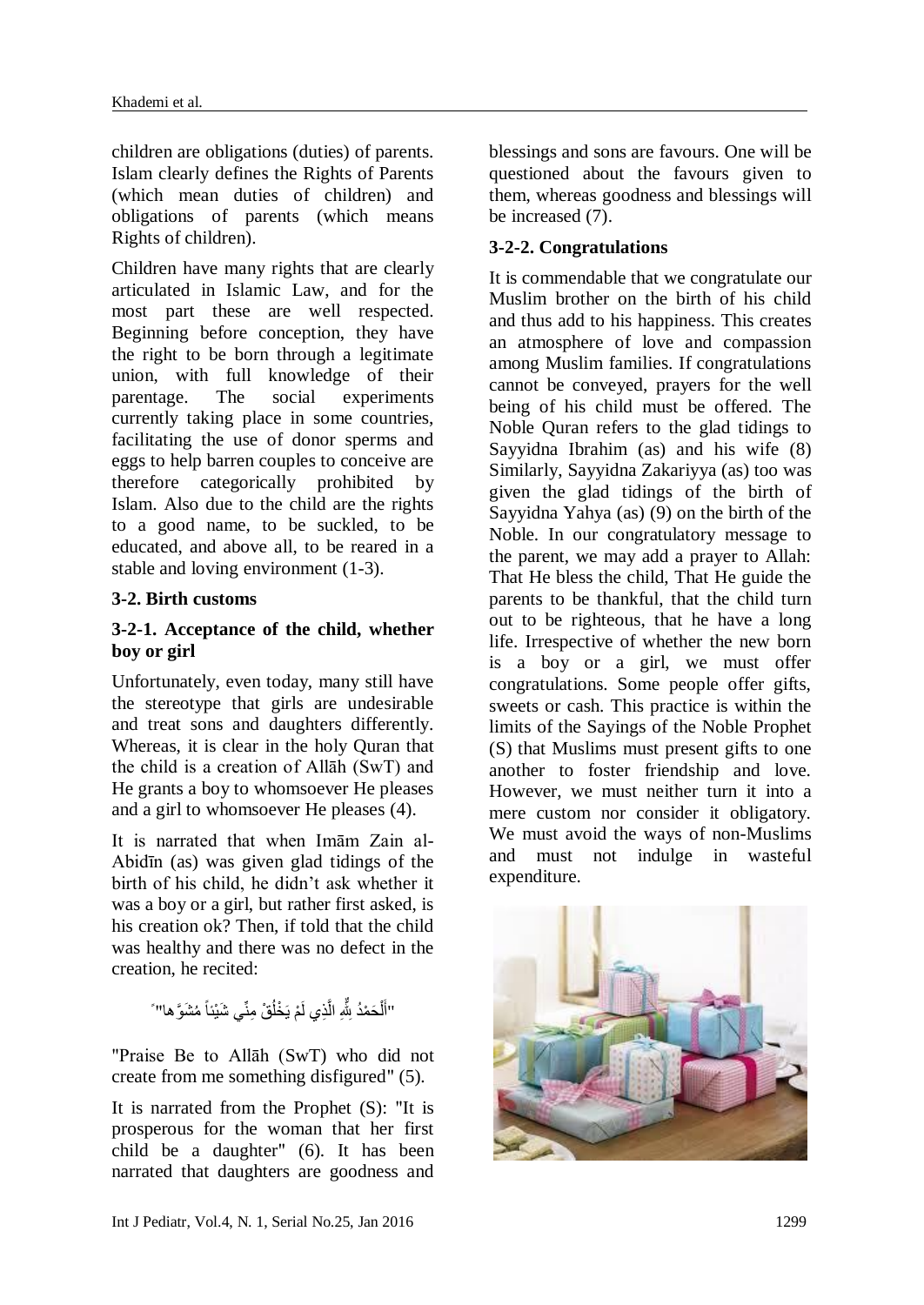### **3-2-3. Recitation of Adhān and Iqāmah**

The Prophet Mohammad (S) stated that whomever a child is born to, should recite Adhān in the right ear and Iqāmah in the left ear, as this is a protection from the evil of Satan (10).

Additionally, in another tradition it is stated that the mid-wife or someone else should be told to recite the Iqāmah in the right ear so that the Jinn will never trouble the child, nor will it become mad (11).

It is also narrated that the Prophet (S) ensured that Adhān and Iqāmah were recited in the ears of Imām Hasan (as) and Imām Husain (as), as well as Surat al-Fātiĥa, Ayat al-Kursī, the end of Surat al-Hashr, Surat al-Ikĥlāŝ, Surat al-Falaq and Surat al-Nās (12).

### **3-2-4. Clothes of the child**

From traditions at the time of the birth of Imām Hasan (as) and Imām Husain (as), it is apparent that it is Makrūh to tie the child in yellow cloth just after birth; rather it is recommended to tie him/her in white cloth (13).

### **3-2-5. Ghusl**

It has been mentioned in *Fiqh al-Riďā* that one of the emphasized mustaĥab acts (some even call it obligatory) after the birth of a child is giving it a Ghusl. One should make a intention that I am giving this child a Ghusl for the pleasure of Allāh (SwT), and then first wash the head, then the right side, and then the left side (14). However, it should be noted that this should only be done if it is medically safe and not harmful to the baby.

#### **3-2-6. Shaving the hair**

This involves shaving of all the hair of the child (from in the womb) once after birth, and giving gold or silver according to the weight of the hair as ŝadaqah. The hair should then be buried in the ground. It is recommended to do this on the 7th day after birth (15).

The hair should completely be shaved off, leaving no forelock or ringlet. It is narrated that a boy who had a forelock was brought near the Prophet (S); the Prophet (S) did not pray for him and said that his forelock should be shaved off.

### **3-2-7. Aqīqah and ŝadaqah (16, 17)**

The Arabic word aq means 'to cut'. Thus uqooq waldain is 'disobedience to parents and suspension of relations'. In the terminology of Shari'ah it is the sacrifice of a goat for the child on the seventh day after the birth. This involves slaughtering an animal in the name of the child for his/her protection. Aqīqah is a highly recommended sunnah for anyone who has the capability (some even call it obligatory), and it is better if performed on the 7th day after birth (18).

### **3-2-8. Circumcision of boys**

The literal meaning of circumcision is 'to cut the skin that is at the tip of the reproductive organ'. In Shari'ah it is 'the round part on the edge above the conical vascular body of the penis'.

Circumcision is obligatory on boys, and as with shaving and aqīqah, it is recommended that it be done on the 7th day after the birth of the child, although if done earlier, there is no harm. If not done then, it is sunnah that it be done until the bulugh of the child, after which it is obligatory on the child himself to do it (19, 20).

### **3-2-9. Walīmah**

This involves feeding the believers upon the birth of the child and for the circumcision of the child (these can be combined). It is highly recommended to invite family and friends on the 7th day after the birth of the child (or near that day) to share in the auspicious occasion of the birth of the newborn. It is narrated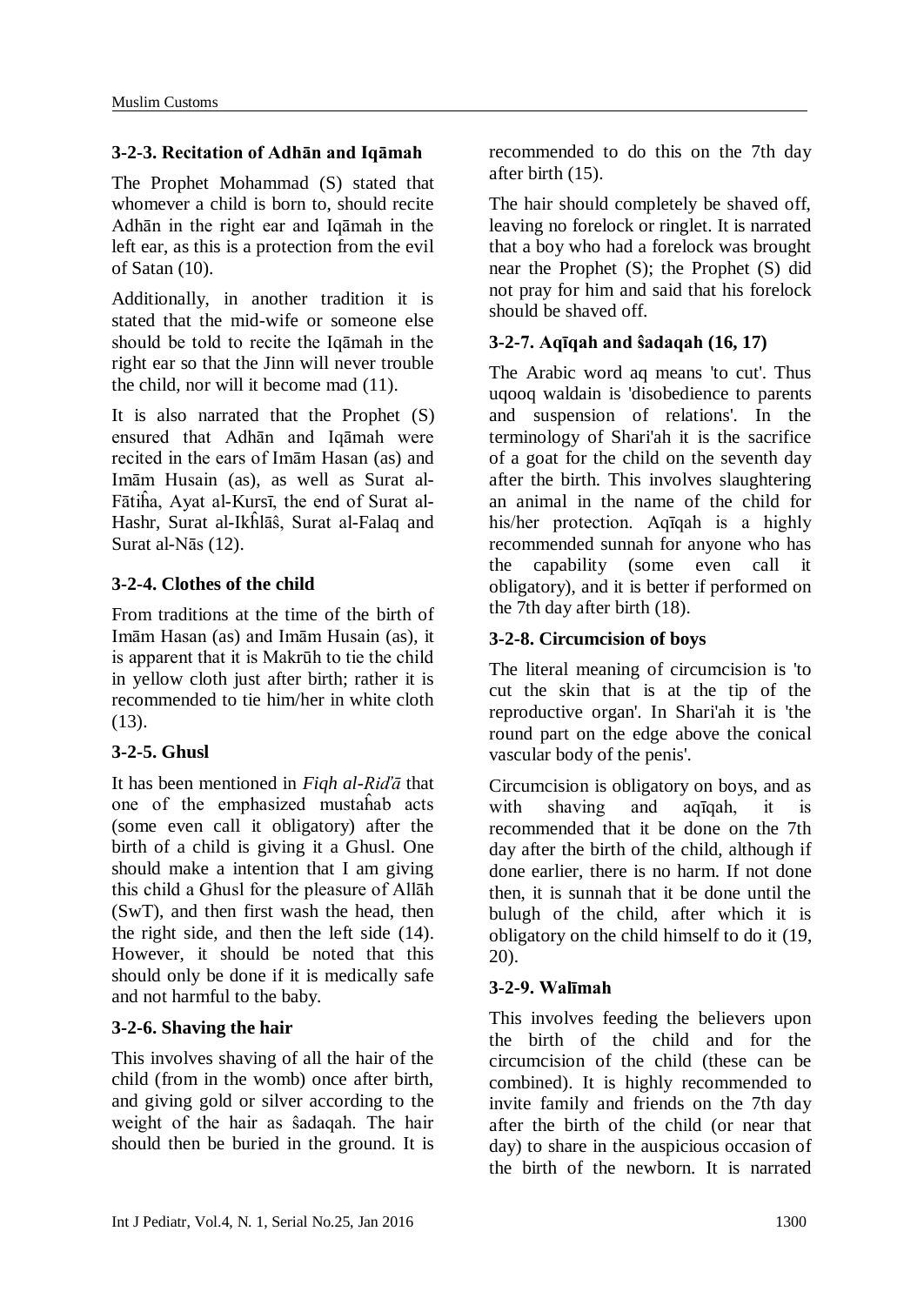from the Prophet (S): "A walīmah on the first day is a duty, on the second day good, and on the third day, riyā (i.e. for the sake of other people and not for the sake of Allāh (SwT))". It is Makrūh that all the invitees be rich, but a mix of rich and poor is not a problem. It is also mustaĥab that the invitees should accept the invitation to a walīmah (21).

### **3-2-10. Piercing the ears**

Piercing the ears of the child is recommended (22).

## **3-3. [Naming the Child](http://www.al-islam.org/from-marriage-to-parenthood-heavenly-path-abbas-and-shaheen-merali/chapter-8-after-delivery#naming-child)**

People name their children to distinguish them from others and to call them by their names. Islam is a complete faith. It recognized this habit and its importance. Therefore, it gave a set of instructions on naming the child.

### **3-3-1. [Importance of naming the child](http://www.al-islam.org/from-marriage-to-parenthood-heavenly-path-abbas-and-shaheen-merali/chapter-8-after-delivery#importance-naming-child)**

It is narrated (23) from Imām al-Kādhim (as) that the first good a father can do for his child is to give him a good name. It is the right of the child that his parents give him a good name and treat him well (24). In another tradition it is narrated that among the rights of a child are a good name, teaching him to write and marrying him off when he reaches the age of bulugh (25).

### **3-3-2. [When to name the child](http://www.al-islam.org/from-marriage-to-parenthood-heavenly-path-abbas-and-shaheen-merali/chapter-8-after-delivery#when-name-child)**

It is narrated from the Imāms (as) that: "A son is not born to us, the Ahlul Bayt, except that he is named Muĥammad for 7 days, and then if desired, it can be changed or remove[d".](http://www.al-islam.org/from-marriage-to-parenthood-heavenly-path-abbas-and-shaheen-merali/chapter-8-after-delivery#f_fcd2cad6_38) It has been mentioned in *Fiqh al-Riďā* that fix the name (i.e. announce the name to others) on the 7th day (26).

## **3-3-3. Recommended names**

Naming the children after the Ahlul Bayt (as) is an open declaration of love and friendship towards them, and religion is nothing but love and friendship of the Ahlul Bayt (as), as Allāh (SwT) states in the Noble Quran, in Surat Āli-' Imrān, (27):

> "إِنْ كُنْـتُمْ تُحِبُّونَ اللَّهَ فَاتَّبِعُونِي يُحْبِبْكُمُ اللَّهُ..." ٌ ٌ

"If you love Allāh (SwT), then follow me [the Prophet (S)]; Allāh (SwT) will love you…"

It is narrated from Imām al-Bāqir (as) that the most suitable names for a child are those that denotes servitude to Allāh (SwT), like "Abdullāh" (servant of Allāh (SwT)), and the best names for a child are those of the Prophets.

The Prophet (S) said that whoever has four children and has not named any of them after me, has oppressed me (28).

It is narrated from the Prophet (S): "In a house where the names of some of the individuals are of Prophet (S), the blessings of that house will never disappear" (29).

In another tradition, it has been narrated from Imām al-Kādhim (as) that poverty and indigence will never enter the house in which the name Muĥammad, or Aĥmad, or °Alī, or °asan, or Husain, or Ja°far, or Ťālib, or °Abdullāh, or Fāťima is present(30). It is narrated from Imām Husain (as):

"If I had a hundred children, I would have liked to name all of them "Alī"(31).

In another tradition it is narrated that one should respect a daughter whose name is Fāťima and not abuse her and never hit her (32). The titles of Haďrat Fāťima (sa) can also be used for names of daughters: *Mubāraka*: The one who is blessed. *Ťāhira*: The one who is pure. *Zakiyya*: The one who is wise. *Rāďiya*: The one who is content. *Marďiyya*: The one whom Allāh (SwT) is pleased with. *Ŝiddīqa*: The one who is truthful. *Muĥaddathah*: The one that angels talk to. *Muĥaddithah*: The one that narrates traditions.

*Zahra*: The luminous one. Names not recommended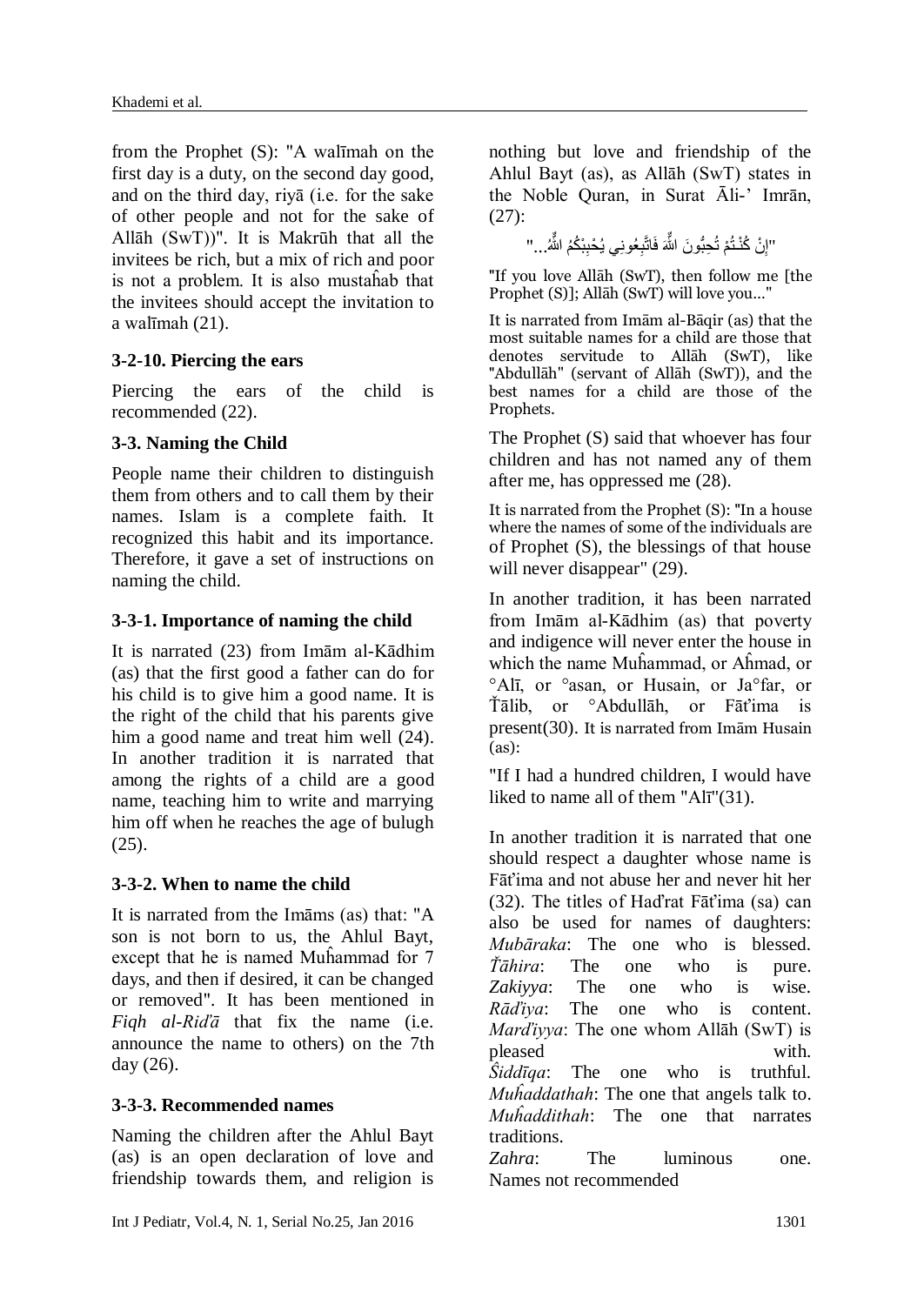### **3-4. Contact of child and mother and breastfeeding**

Breastfeeding is the act of milk transference from mother to baby that is needed for the survival and healthy growth of the baby into an adult. Breastfeeding creates an inimitable psychosocial bond between the mother and baby, enhances modest cognitive development and it is the underpinning of the infant's wellbeing in the first year of life, even into the second year of life with appropriate complementary foods from 6 months. Furthermore, breastfeeding reduces the risk of neonatal complications, respiratory and other varieties of illnesses.

One of the best acts after birth is cleaning the child and returning him/her next to the mother's skin and covering them with one blanket. Half an hour after birth, the child is completely aware and alert and it is the best time for him/her to become familiar with breastfeeding and the mother's touch. It is culturally and religiously important for Muslim women to breastfeed their infants shortly after birth. In fact, soon after the delivery of a child, many Muslim women are given date, which is a kind of date that improves the quality of breast milk. This tradition is a result of a passage in the Quran where Allah told the mother of the prophet Isa to eat dates so that the child would be patient and clever. There are also many references to breastfeeding in the holy Quran that encourage Muslim women to breastfeed their children for two years. The first few day a lot of milk is not produced; however, the amount produced is enough, useful and necessary for the new-born child. It is important that as much as possible, tiredness of the mother and lack of milk are not used as reasons to bottle-feed the child as these results in delayed milk production from the mother and the child not being able to suck properly. It also increases the possibilities of infections in the child (33-39).

### **4-CONCLUSION**

 Welcoming the newborn child into the family and community is more than a celebration; the rights and rituals performed serve to remind believers that children in Islam have rights. Whether the parents are alive or deceased, present or absent, known or unknown the child is entitled to be cared for and raised in security, surrounded by God's love and laws.

### **6- CONFLICT OF INTEREST:** None.

### **5-REFERENCES**

1. Saeidi M, Ajilian M, Farhangi H, Khodaei Gh. Rights of Children and Parents in Holy Quran. Int J Pediatr 2014; 2(3.2): 103-13. 2. Khakshour A, Ajilian Abbasi M, Seyedi SJ, Saeidi M, Khodaee Gh. Child Labor Facts in the Worldwide: A Review Article. Int J Pediatr 2015; 3(1.2): 467-73.

3. Ghazizadeh Hashemi AH, Ajilian Abbasi M, Hoseini BL, Khodaei Gh, Saeidi M. Youth Suicide in the World and Views of Holy Quran about Suicide. Int J Pediatr 2014;  $2(4.2):101-8.$ 

4. Sūrat al-Shura (42), Verse 49: "He gives females to whomeve He wishes, and gives males to whomever He wishes".

5. Chiellini, Muhammad ibn Ya'qub ibn Ishaq. al-Kāfī. Tehran: Islamic Seminary; 1991.Vol.6. p.21.

6. Majlesi, Mohammad Baqir bin Mohammed Taqi. Biĥār al-Anwār. vol. 104, pg. 98, no. 64.

7. Chiellini, Muhammad ibn Ya'qub ibn Ishaq. al-Kāfī. Tehran: Islamic Seminary; 1991.Vol.6. p.8.

8. Sūrat al-Hud(11): Verses 49:69-71.

9. Sūrat al- Imran(3): Verse 39; Sūrat al-Maryam(19): Verse7.

10. Chiellini, Muhammad ibn Ya'qub ibn Ishaq. al-Kāfī. Tehran: Islamic Seminary; 1991.Vol.6. p.24, no.6.

11. Alliyatul Muttaqīn. p. 126.

12. Majlesi, Mohammad Baqir bin Mohammed Taqi. Biĥār al-Anwār. vol. 104, p. 126, no. 86.

13. Alliyatul Muttaqīn. p. 146.

14. Ibid. p. 130.